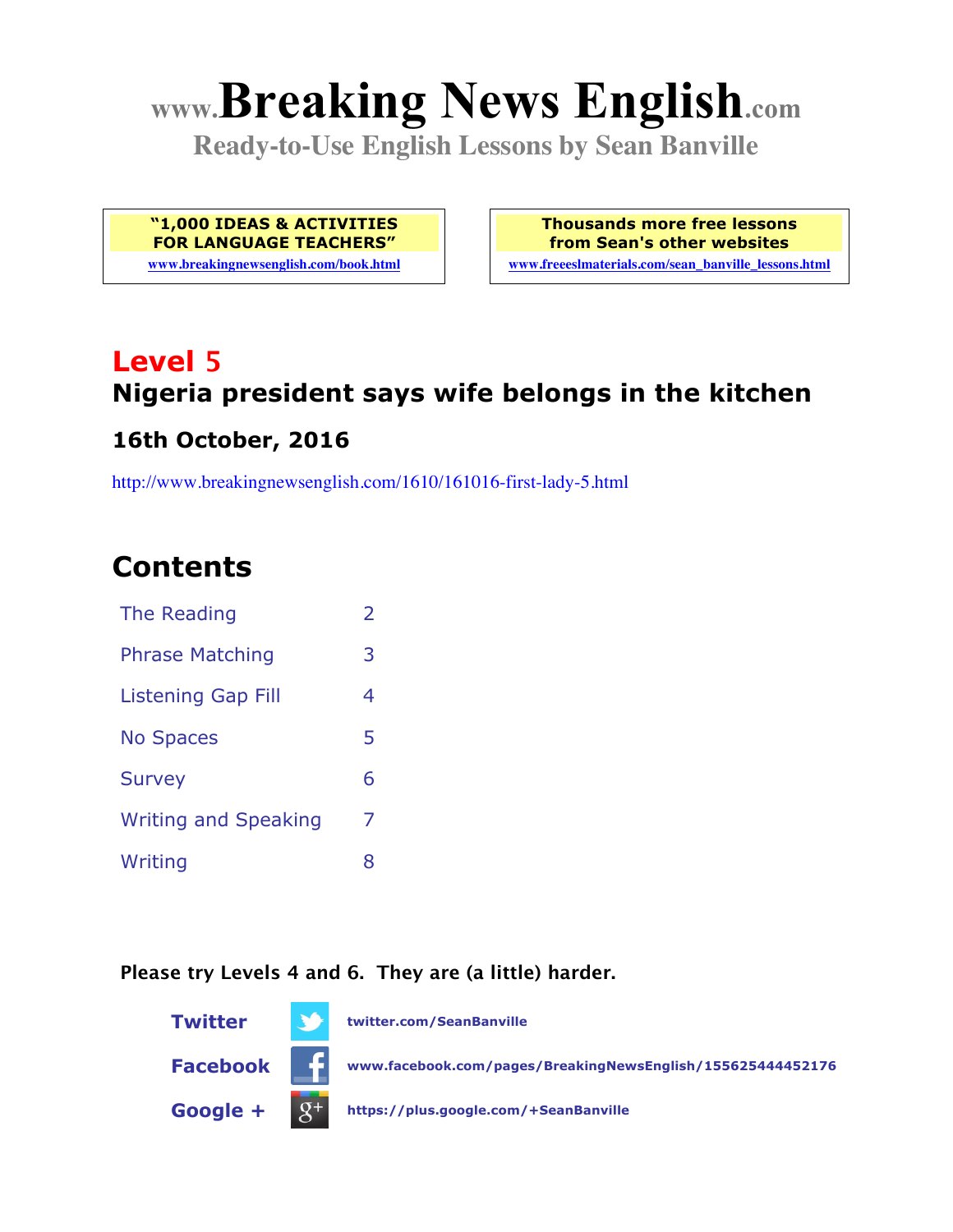# **THE READING**

From http://www.breakingnewsenglish.com/1610/161016-first-lady-5.html

Nigeria's President Buhari is in hot water over sexist remarks he made about his wife. She had said she might not support his bid to be re-elected. He replied to that in a news conference, saying: "I don't know which party my wife belongs to but she belongs to my kitchen and my living room and the other room." Mr Buhari was standing next to German Chancellor Angela Merkel at the time, but she did not comment. She just gave him a shocked look. Mr Buhari went on to add fuel to the fire. He said he could "claim superior knowledge" over his wife after running for president three times.

Nigeria's first lady Aisha Buhari warned her husband that she would not campaign with him unless he reformed his leadership. She said her husband's government had been hijacked. Mrs Buhari has a master's degree in International Affairs and Strategic Studies. She is a successful entrepreneur, opening a well-known beauty parlour. She also published a book on the essentials of beauty therapy. In addition to her businesses, she is a human rights activist. She campaigned for the release of the 250 girls kidnapped by the militant group Boko Haram in 2014.

Sources: http://**edition.cnn.com**/2016/10/14/africa/nigeria-president-buhari-wife/ https://www.**hrw.org**/news/2016/10/14/nigerias-president-buhari-owes-apology http://www.**bbc.com**/news/world-africa-37659863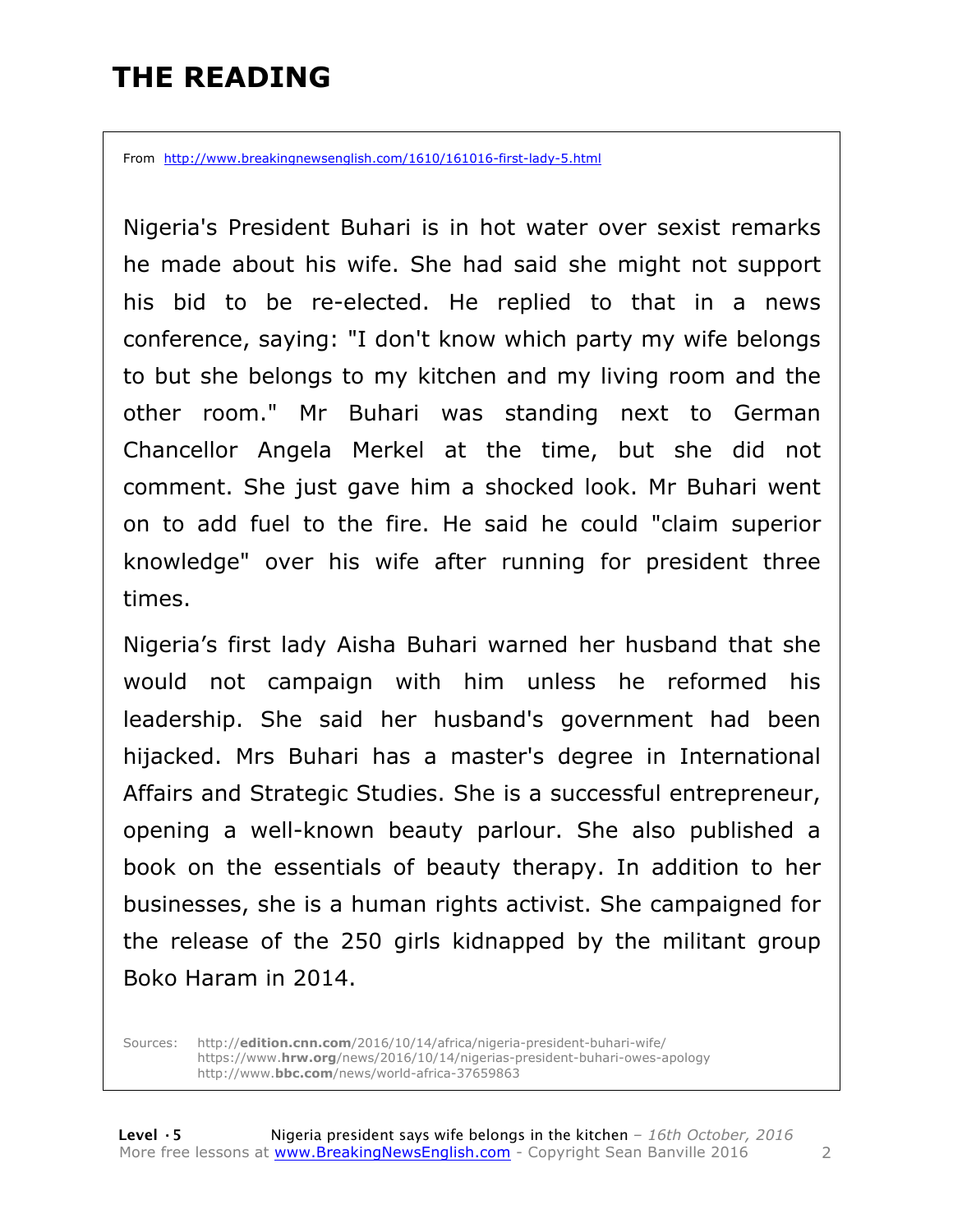# **PHRASE MATCHING**

From http://www.breakingnewsenglish.com/1610/161016-first-lady-5.html

#### **PARAGRAPH ONE:**

| 1. President Buhari is in      |
|--------------------------------|
| 2. sexist                      |
| 3. support his bid to          |
| 4. in a news                   |
| 5. I don't know which party my |
| 6. She just gave him a shocked |
| 7. add fuel                    |
| 8. running for                 |

#### **PARAGRAPH TWO:**

| 1. Aisha Buhari warned               |    | a. activist     |
|--------------------------------------|----|-----------------|
| 2. she would not campaign            | b. | hijacked        |
| 3. he reformed his                   |    | c. entrepreneur |
| 4. her husband's government had been |    | d. with him     |
| 5. She is a successful               |    | e. therapy      |
| 6. the essentials of beauty          | f. | group           |
| 7. she is a human rights             | q. | her husband     |
| 8. kidnapped by the militant         |    | h. leadership   |

- a. look
- b. be re-elected
- c. wife belongs to
- d. president
- e. hot water
- f. to the fire
- g. conference
- h. remarks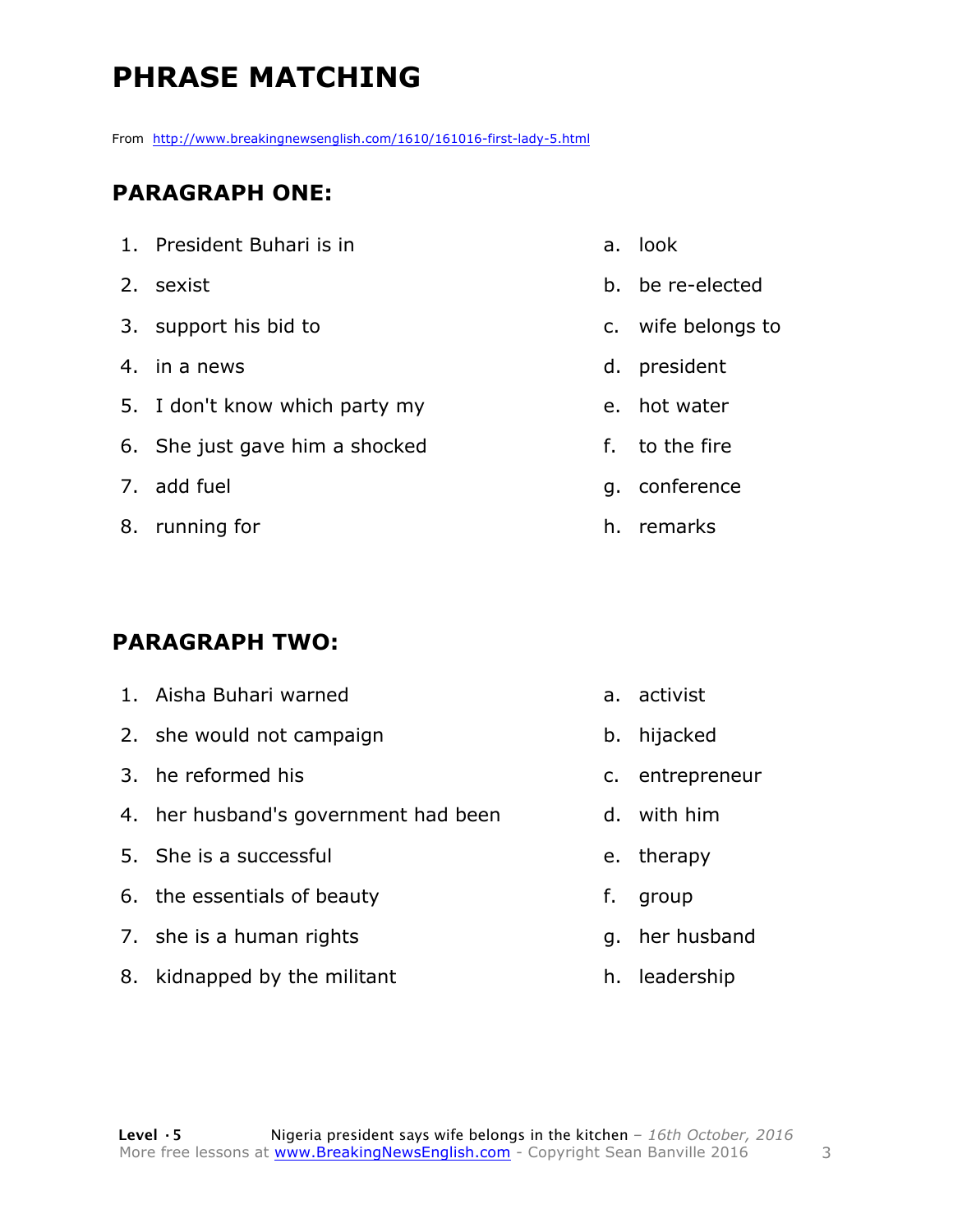# **LISTEN AND FILL IN THE GAPS**

From http://www.breakingnewsenglish.com/1610/161016-first-lady-5.html

Nigeria's President Buhari (1) and the sexist remarks he made about his wife. She had said she (2) \_\_\_\_\_\_\_\_\_\_\_\_\_\_\_\_\_\_\_\_\_\_\_\_\_ his bid to be re-elected. He replied to that in a news conference, saying: "I don't know which party (3) \_\_\_\_\_\_\_\_\_\_\_\_\_\_\_\_\_\_\_\_\_\_\_ to but she belongs to my kitchen and my living room and  $(4)$  \_\_\_\_\_\_\_\_\_\_\_\_\_\_\_\_\_\_\_\_\_\_\_." Mr Buhari was standing next to German Chancellor Angela Merkel at the time, but she did not comment. She just gave him (5) \_\_\_\_\_\_\_\_\_\_\_\_\_\_\_\_\_\_\_\_\_. Mr Buhari went on to add fuel to the fire. He said he could "(6) \_\_\_\_\_\_\_\_\_\_\_\_\_\_\_\_\_\_\_\_\_\_\_\_\_ knowledge" over his wife after running for president three times. Nigeria's first lady Aisha Buhari warned her husband that she would not

(7) \_\_\_\_\_\_\_\_\_\_\_\_\_\_\_\_\_\_\_ unless he reformed his leadership. She said her husband's government (8) \_\_\_\_\_\_\_\_\_\_\_\_\_\_\_\_\_\_\_\_. Mrs Buhari has a master's degree in International Affairs and Strategic Studies. She is a successful entrepreneur, opening (9) \_\_\_\_\_\_\_\_\_\_\_\_\_\_\_\_\_\_\_\_ beauty parlour. She also published a book (10) \_\_\_\_\_\_\_\_\_\_\_\_\_\_\_\_\_\_\_\_\_\_\_\_ of beauty therapy. In addition to her businesses, she is (11) \_\_\_\_\_\_\_\_\_\_\_\_\_\_\_\_\_\_\_ activist. She campaigned for the release of the 250 girls kidnapped (12) \_\_\_\_\_\_\_\_\_\_\_\_\_\_\_\_\_\_\_ Boko Haram in 2014.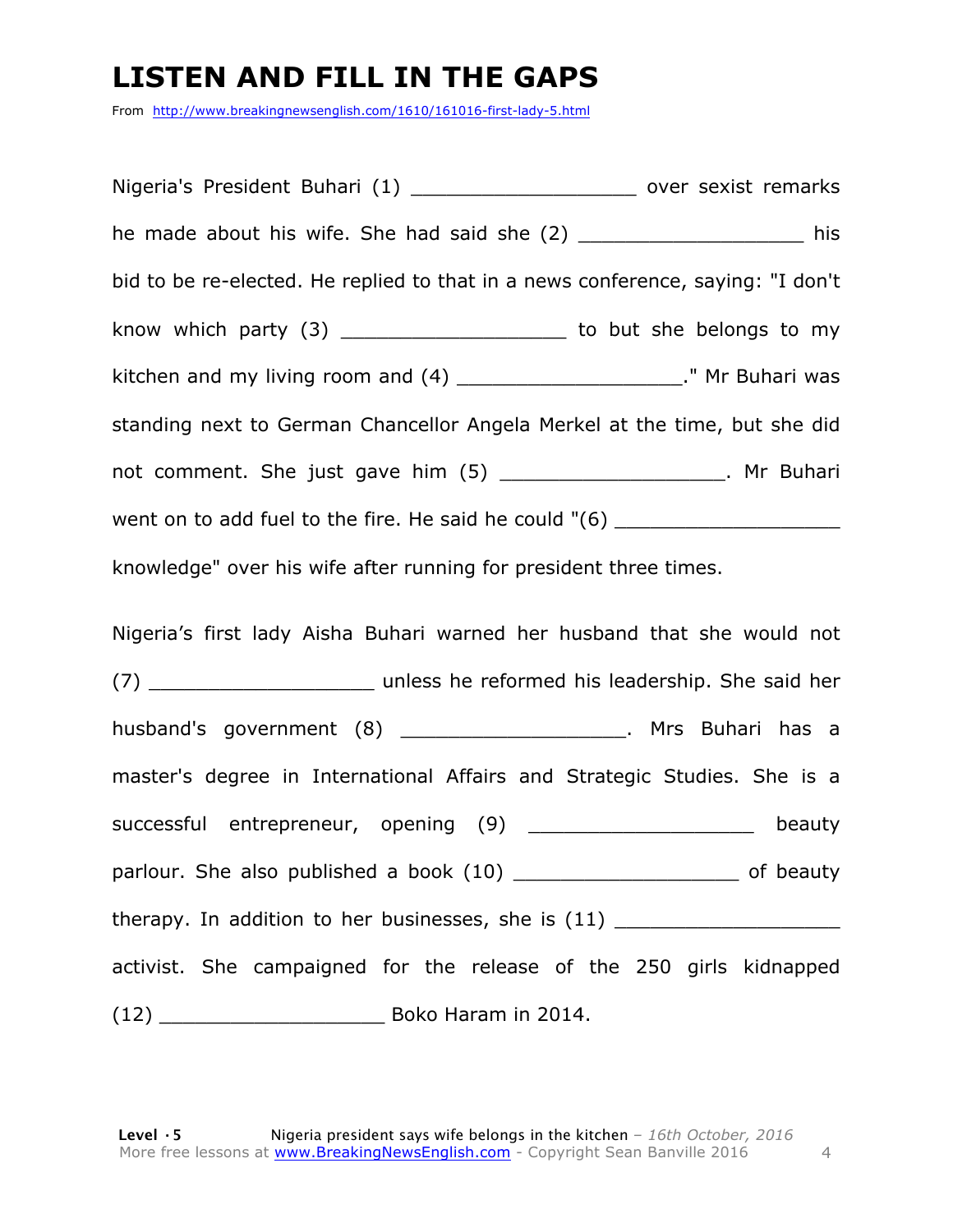# **PUT A SLASH ( / )WHERE THE SPACES ARE**

From http://www.breakingnewsenglish.com/1610/161016-first-lady-5.html

Nigeria'sPresidentBuhariisinhotwateroversexistremarkshemadeab outhiswife.Shehadsaidshemightnotsupporthisbidtobere-elected.H erepliedtothatinanewsconference,saying:"Idon'tknowwhichpartym ywifebelongstobutshebelongstomykitchenandmylivingroomandthe otherroom."MrBuhariwasstandingnexttoGermanChancellorAngela Merkelatthetime,butshedidnotcomment.Shejustgavehimashockedl ook.MrBuhariwentontoaddfueltothefire.Hesaidhecould"claimsuperi orknowledge"overhiswifeafterrunningforpresidentthreetimes.Niger ia'sfirstladyAishaBuhariwarnedherhusbandthatshewouldnotcampai gnwithhimunlesshereformedhisleadership.Shesaidherhusband'sgo vernmenthadbeenhijacked.MrsBuharihasamaster'sdegreeinIntern ationalAffairsandStrategicStudies.Sheisasuccessfulentrepreneur,o peningawell-knownbeautyparlour.Shealsopublishedabookonthees sentialsofbeautytherapy.Inadditiontoherbusinesses,sheisahuma nrightsactivist.Shecampaignedforthereleaseofthe250girlskidn appedbythemilitantgroupBokoHaramin2014.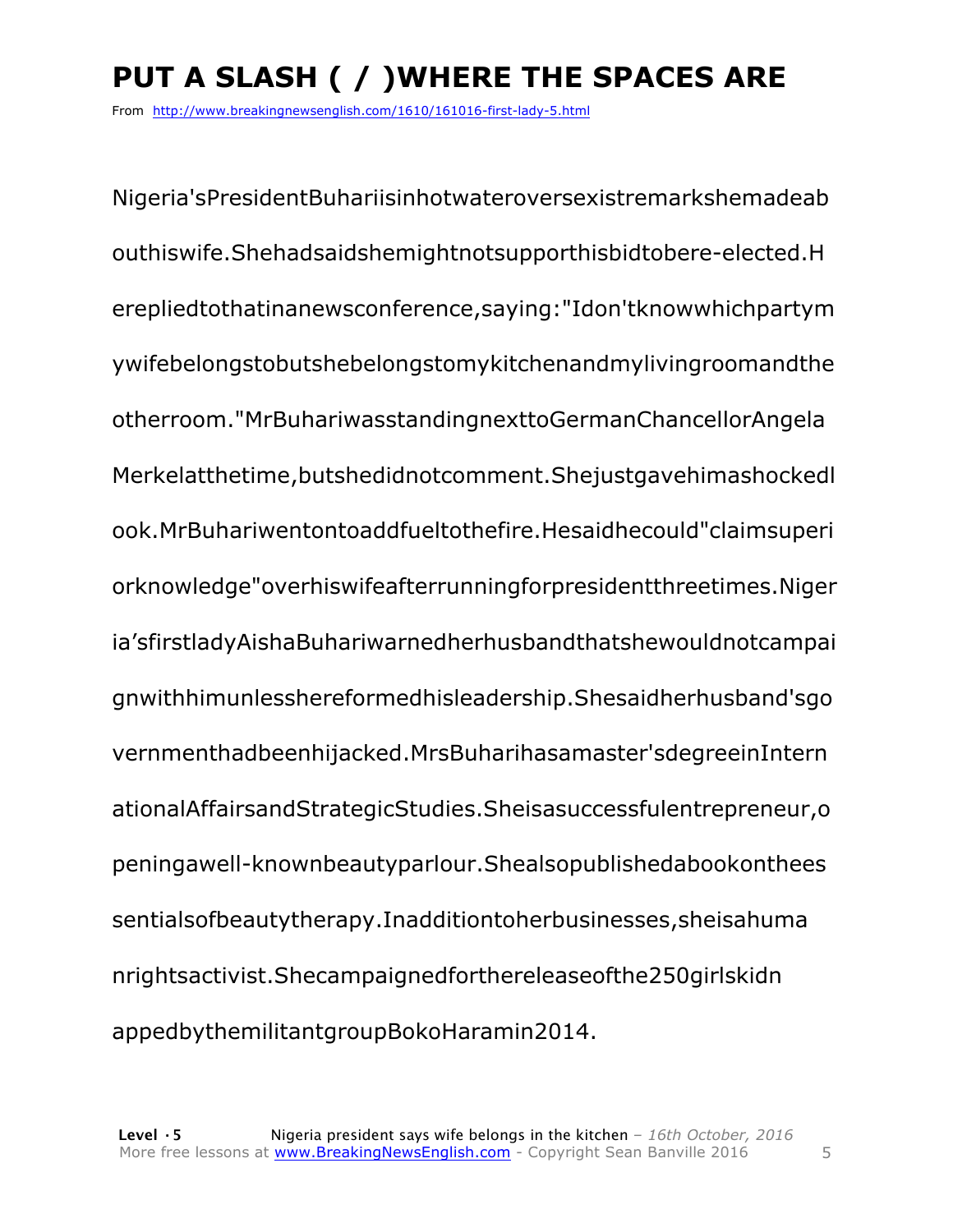# **FIRST LADIES SURVEY**

From http://www.breakingnewsenglish.com/1610/161016-first-lady-4.html

Write five GOOD questions about first ladies in the table. Do this in pairs. Each student must write the questions on his / her own paper.

When you have finished, interview other students. Write down their answers.

|      | STUDENT 1 | STUDENT 2 | STUDENT 3 |
|------|-----------|-----------|-----------|
| Q.1. |           |           |           |
| Q.2. |           |           |           |
| Q.3. |           |           |           |
| Q.4. |           |           |           |
| Q.5. |           |           |           |

- Now return to your original partner and share and talk about what you found out. Change partners often.
- Make mini-presentations to other groups on your findings.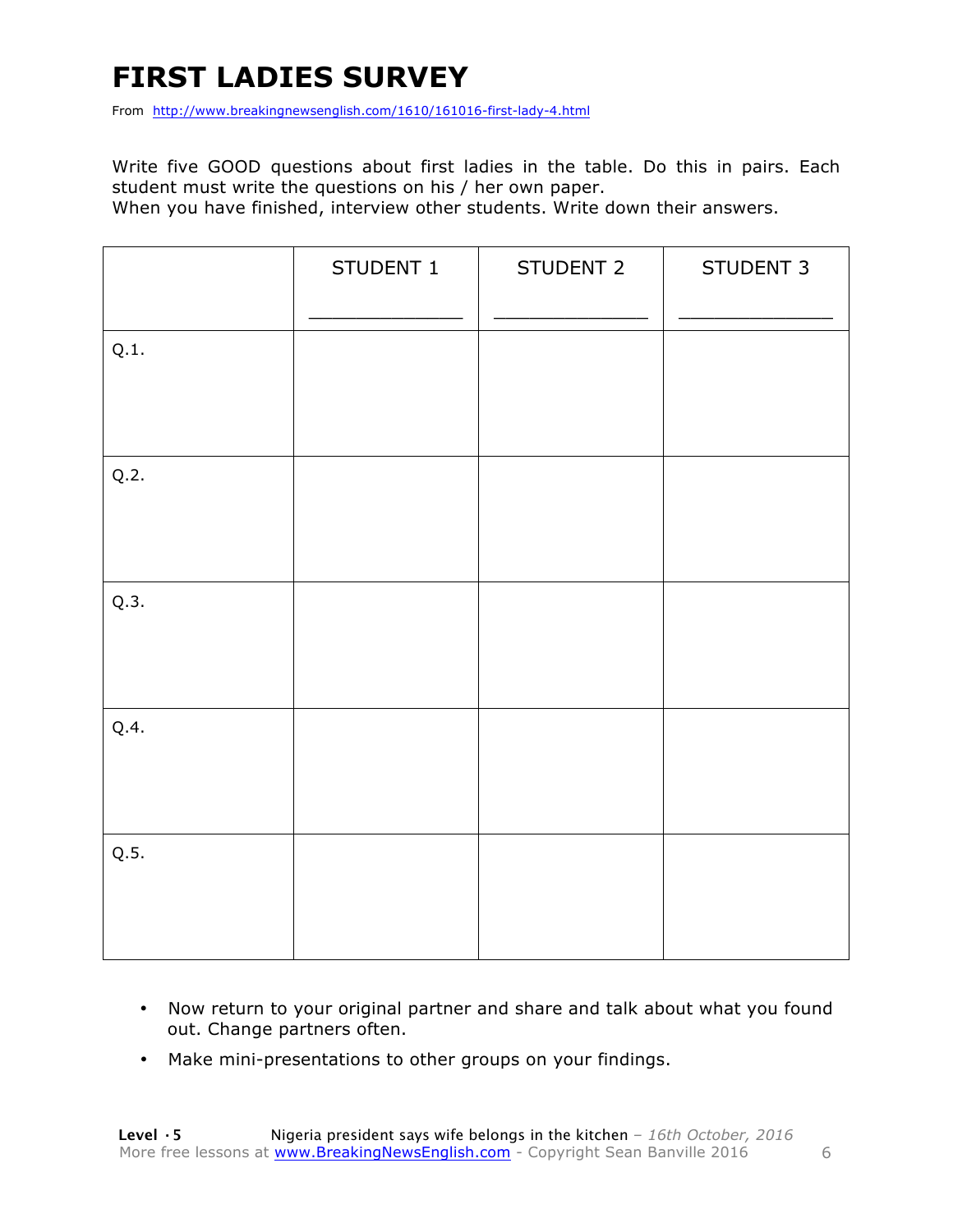# **WRITE QUESTIONS & ASK YOUR PARTNER(S)**

Student A: Do not show these to your speaking partner(s).

| a) |  |  |
|----|--|--|
| b) |  |  |
| c) |  |  |
| d) |  |  |
| e) |  |  |
| f) |  |  |
|    |  |  |

*Nigeria president says wife belongs in the kitchen – 16th October, 2016* More free lessons at www.BreakingNewsEnglish.com

# **WRITE QUESTIONS & ASK YOUR PARTNER(S)**

-----------------------------------------------------------------------------

Student B: Do not show these to your speaking partner(s).

| a) |  |  |
|----|--|--|
| b) |  |  |
| c) |  |  |
| d) |  |  |
| e) |  |  |
| f) |  |  |
|    |  |  |